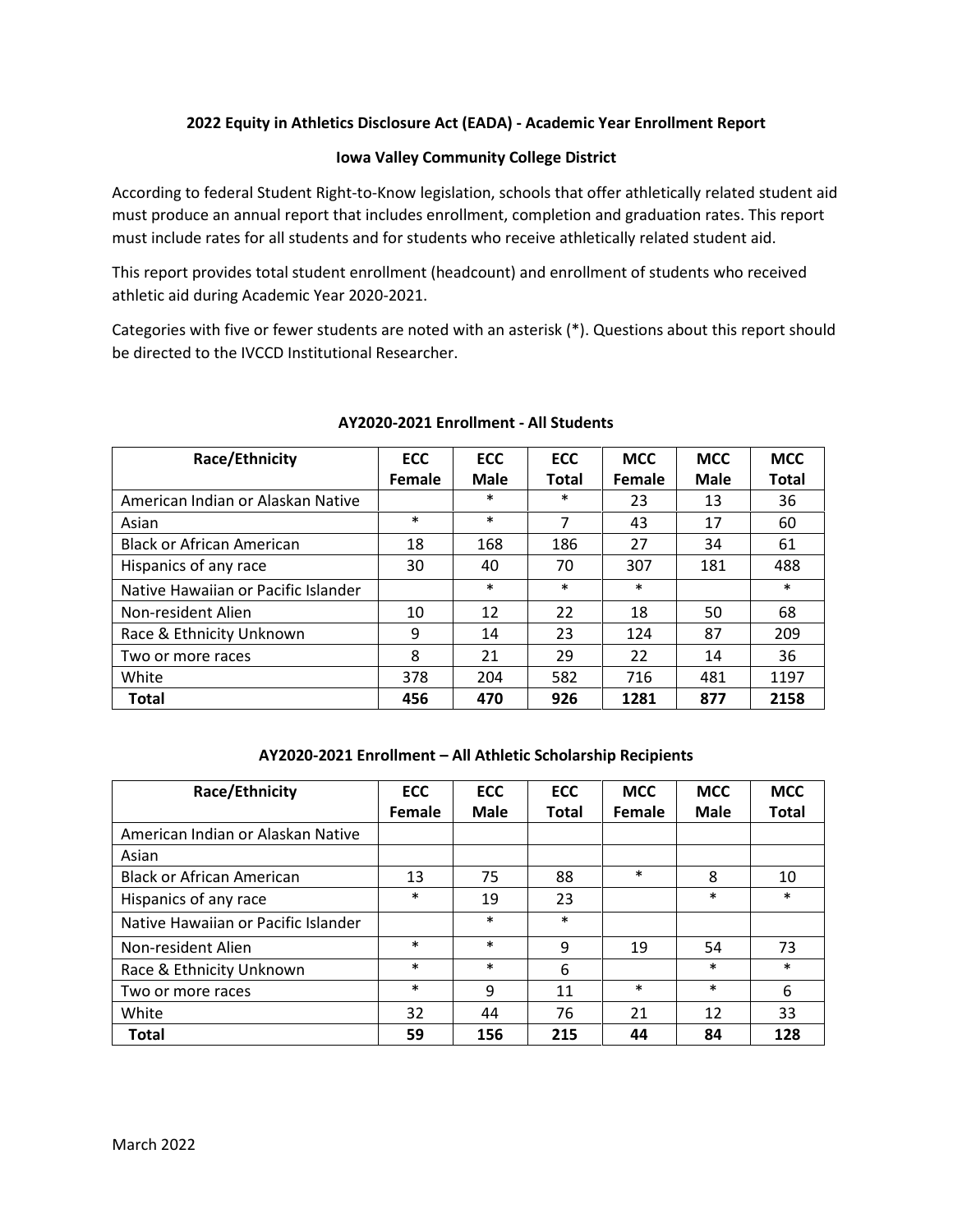### AY2020-2021 Enrollment – Baseball Scholarship Recipients

| Race/Ethnicity                      | <b>ECC</b><br>Male | <b>MCC</b><br>Male |
|-------------------------------------|--------------------|--------------------|
| American Indian or Alaskan Native   |                    |                    |
| Asian                               |                    |                    |
| <b>Black or African American</b>    |                    |                    |
| Hispanics of any race               | 10                 | $\ast$             |
| Native Hawaiian or Pacific Islander |                    |                    |
| Non-resident Alien                  | $\ast$             | 13                 |
| Race & Ethnicity Unknown            | $\ast$             |                    |
| Two or more races                   | $\ast$             | $\ast$             |
| White                               | 14                 | 11                 |
| Total                               |                    |                    |

## AY2020-2021 Enrollment – Basketball Scholarship Recipients

| Race/Ethnicity                      | <b>ECC</b> | <b>ECC</b> | <b>ECC</b>   | <b>MCC</b> | <b>MCC</b> | <b>MCC</b>   |
|-------------------------------------|------------|------------|--------------|------------|------------|--------------|
|                                     | Female     | Male       | <b>Total</b> | Female     | Male       | <b>Total</b> |
| American Indian or Alaskan Native   |            |            |              |            |            |              |
| Asian                               |            |            |              |            |            |              |
| <b>Black or African American</b>    | 12         | 6          | 18           | $\ast$     | 8          | 10           |
| Hispanics of any race               | $\ast$     |            | $\ast$       |            |            |              |
| Native Hawaiian or Pacific Islander |            |            |              |            |            |              |
| Non-resident Alien                  |            | $\ast$     | $\ast$       | 11         | 6          | 17           |
| Race & Ethnicity Unknown            |            | $\ast$     | $\ast$       | $\ast$     | $\ast$     | $\ast$       |
| Two or more races                   | $\ast$     | $\ast$     | $\ast$       | $\ast$     | $\ast$     | $\ast$       |
| White                               | 6          | $\ast$     | 8            |            |            |              |
| <b>Total</b>                        | 21         | 10         | 31           | 15         | 18         | 33           |

### AY2020-2021 Enrollment – Football Scholarship Recipients

| Race/Ethnicity                      | <b>ECC</b>  |
|-------------------------------------|-------------|
|                                     | <b>Male</b> |
| American Indian or Alaskan Native   |             |
| Asian                               |             |
| <b>Black or African American</b>    | 67          |
| Hispanics of any race               | 6           |
| Native Hawaiian or Pacific Islander | *           |
| Non-resident Alien                  |             |
| Race & Ethnicity Unknown            | $\ast$      |
| Two or more races                   | 8           |
| White                               | 22          |
| Total                               | 106         |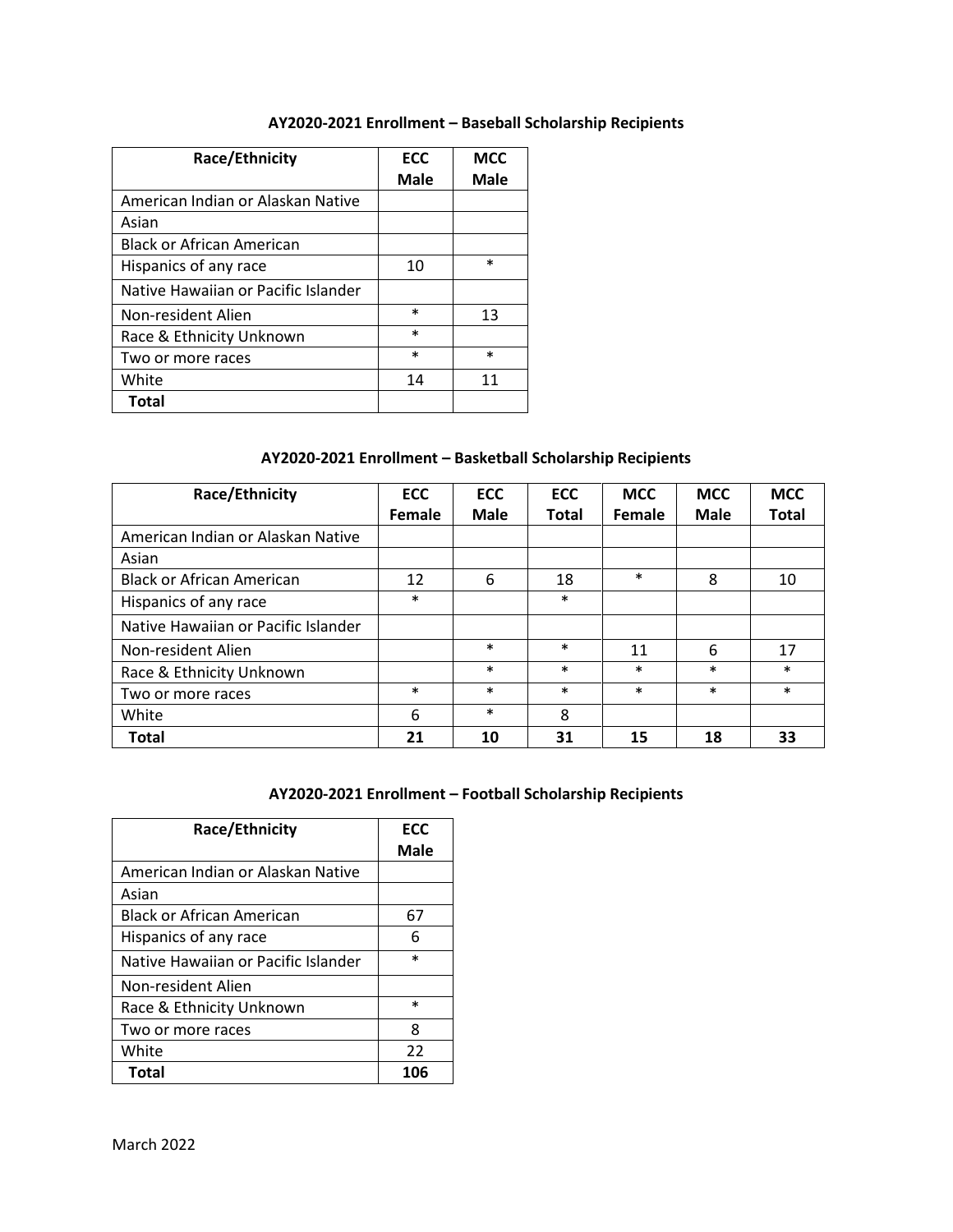### AY2020-2021 Enrollment – Soccer Scholarship Recipients

| Race/Ethnicity                      | <b>MCC</b><br>Male |
|-------------------------------------|--------------------|
| American Indian or Alaskan Native   |                    |
| Asian                               |                    |
| <b>Black or African American</b>    |                    |
| Hispanics of any race               | $\ast$             |
| Native Hawaiian or Pacific Islander |                    |
| Non-resident Alien                  | 35                 |
| Race & Ethnicity Unknown            |                    |
| Two or more races                   |                    |
| White                               | $\ast$             |
| <b>Total</b>                        | 38                 |

## AY2020-2021 Enrollment – Softball Scholarship Recipients

| Race/Ethnicity                      | <b>ECC</b> | <b>MCC</b> |
|-------------------------------------|------------|------------|
|                                     | Female     | Female     |
| American Indian or Alaskan Native   |            |            |
| Asian                               |            |            |
| Black or African American           |            |            |
| Hispanics of any race               | $\ast$     |            |
| Native Hawaiian or Pacific Islander |            |            |
| Non-resident Alien                  | $\ast$     |            |
| Race & Ethnicity Unknown            | $\ast$     |            |
| Two or more races                   |            |            |
| White                               | 12         | 21         |
| Total                               | 19         | 21         |

## AY2020-2021 Enrollment – Volleyball Scholarship Recipients

| Race/Ethnicity                      | <b>ECC</b> | <b>MCC</b>    |
|-------------------------------------|------------|---------------|
|                                     | Female     | <b>Female</b> |
| American Indian or Alaskan Native   |            |               |
| Asian                               |            |               |
| Black or African American           | $\ast$     |               |
| Hispanics of any race               |            |               |
| Native Hawaiian or Pacific Islander |            |               |
| Non-resident Alien                  | $\ast$     |               |
| Race & Ethnicity Unknown            |            |               |
| Two or more races                   |            |               |
| White                               | 14         | 8             |
| <b>Total</b>                        | 19         | 8             |